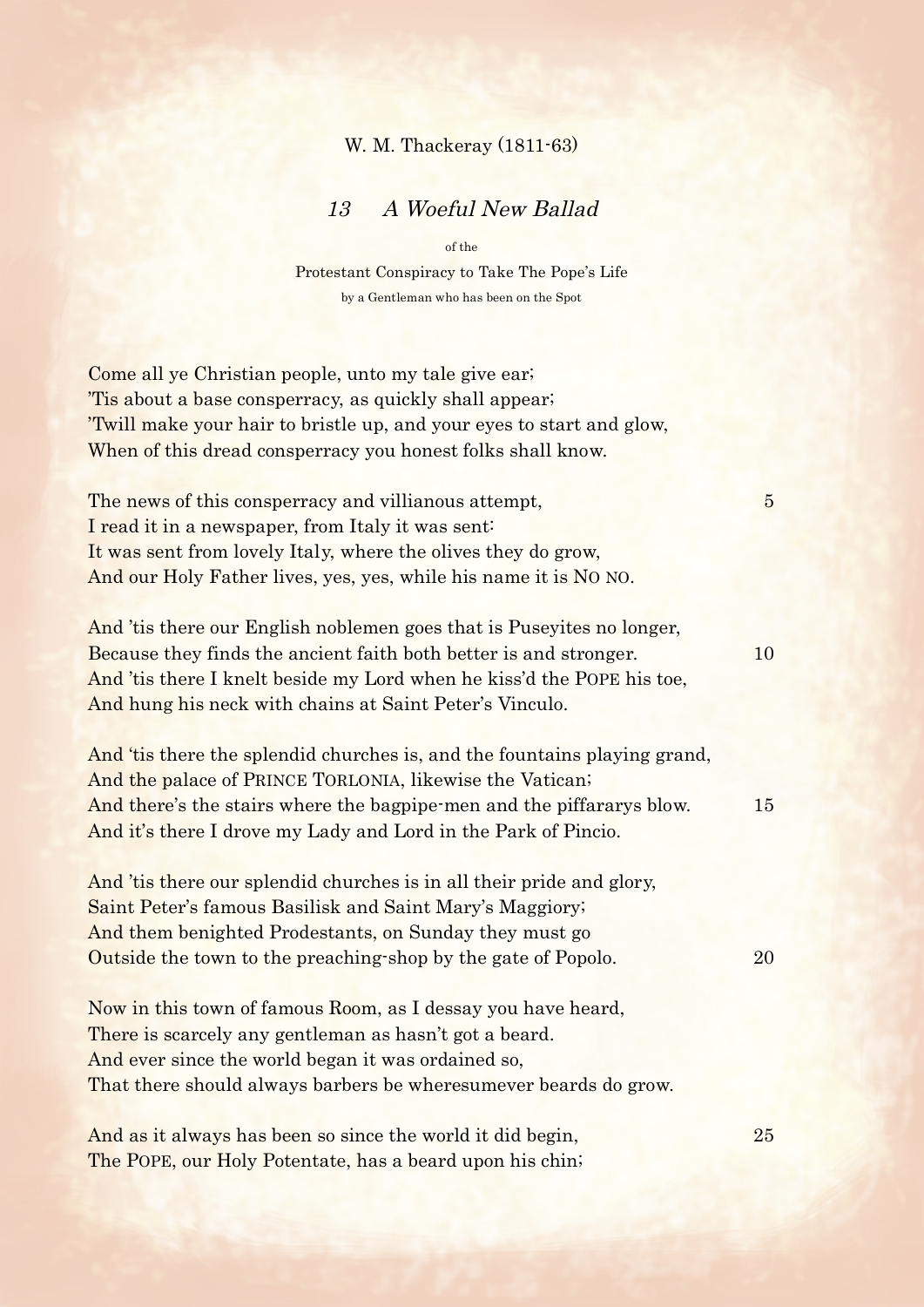| And every morning regular when cocks begin to crow,                                                                                            |    |
|------------------------------------------------------------------------------------------------------------------------------------------------|----|
| There comes a certing party to wait on POPE PIO.                                                                                               |    |
| There comes a certing gintleman with razier, soap, and lather,                                                                                 |    |
| A shaving most respectfully the POPE, our Holy Father.                                                                                         | 30 |
| And now the dread consperracy I'll quickly to you show,                                                                                        |    |
| Which them sanguinary Prodestants did form against NONO.                                                                                       |    |
| Them sanguinary Prodestants, which I abore and hate,                                                                                           |    |
| Assembled in the preaching shop by the Flaminian gate;                                                                                         |    |
| And they took counsel with their selves to deal a deadly blow                                                                                  | 35 |
| Against our gentle Father, the Holy POPE PIO.                                                                                                  |    |
|                                                                                                                                                |    |
| <b>Exhibiting a wickedness which I never heerd or read of.</b>                                                                                 |    |
| What do you think them Prodestants wished? to cut the good POPE's head off!<br>And to the kind POPE's Air-dresser the Prodestant Clark did go, |    |
| And proposed him to decapitate the innocent PIO.                                                                                               | 40 |
|                                                                                                                                                |    |
| "What hever can be easier," said this Clerk - this Man of Sin,                                                                                 |    |
| "When you are called to hoperate on His Holiness's chin,                                                                                       |    |
| Than just to give the razier a little slip $-$ just so? $-$                                                                                    |    |
| And there's an end, dear barber, of innocent PIO!"                                                                                             |    |
| This wicked conversation it chanced was overerd                                                                                                | 45 |
| By an Italian lady; she heard it every word:                                                                                                   |    |
| Which by birth she was a Marchioness, in service forced to go                                                                                  |    |
| With the parson of the preaching shop at the gate of Popolo.                                                                                   |    |
|                                                                                                                                                |    |
| When the lady heard the news, as duty did obleege,                                                                                             |    |
| As fast as her legs could carry her she ran to the Poleege.                                                                                    | 50 |
| "O Polegia," says she (for they pronounts it so),                                                                                              |    |
| "They're going for to massyker our Holy POPE PIO.                                                                                              |    |
| "The ebomminable Englishmen, the Parsing and his Clark,                                                                                        |    |
| His Holiness's Air-dresser devised it in the dark!                                                                                             |    |
| And I would recommend you in prison for to throw                                                                                               | 55 |
| These villians would esassinate the Holy POPE PIO!                                                                                             |    |
|                                                                                                                                                |    |
| "And for saving of His Holiness and his trebble crownd                                                                                         |    |
| I humbly hope your Worships will give me a few pound;                                                                                          |    |
| Because I was a Marchioness many years ago,                                                                                                    |    |